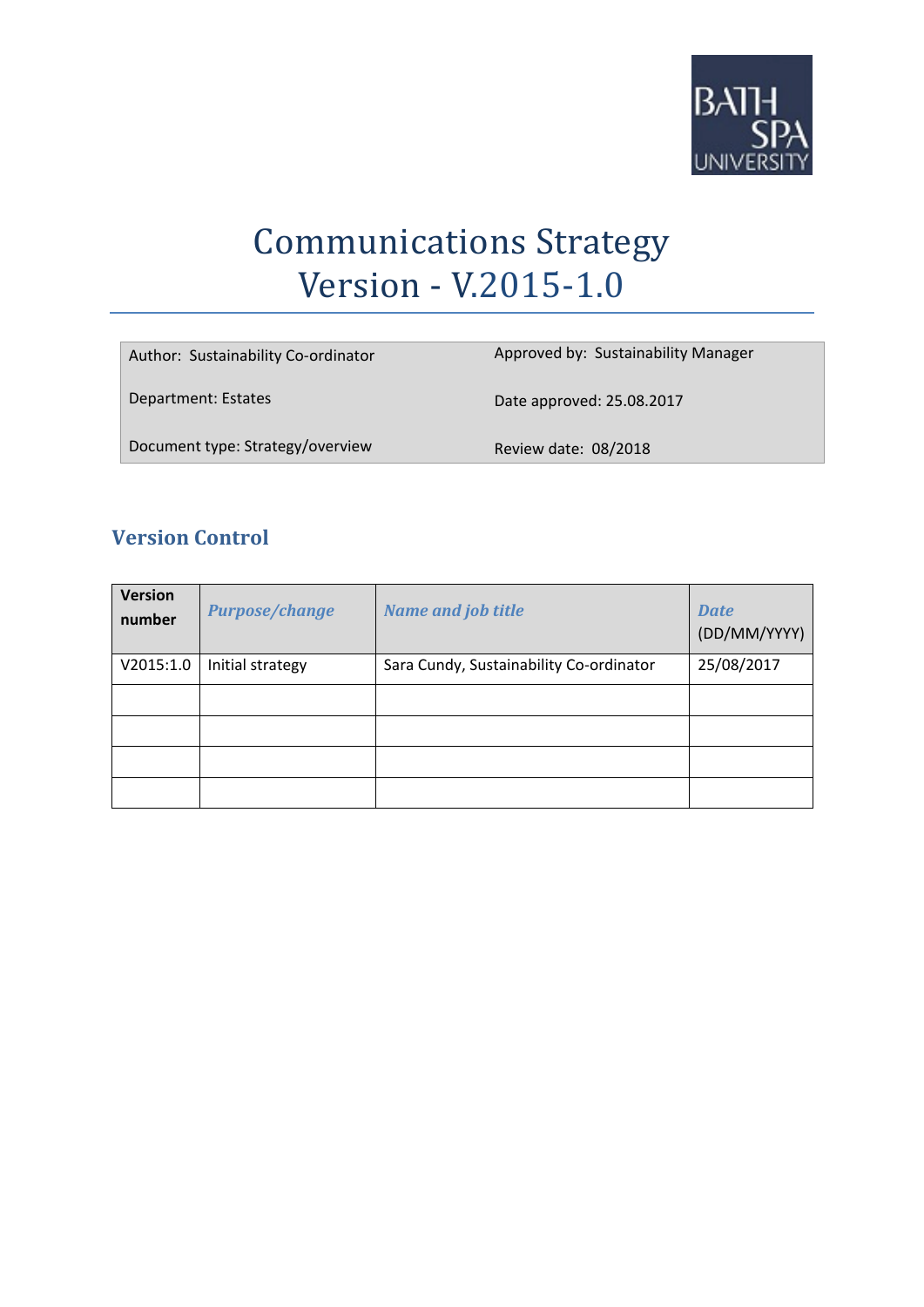# **Communications Strategy**

## **Scope**

This Communication strategy sets out the methods by which we will engage with all our interested parties to communicate sustainability‐related information.

Our Sustainability performance, including our ISO14001 certification is externally evaluated and published through the People & Planet University League and within the HE Sector via the HESA Estate Management Returns and AUDE Green Scorecard.

## **Interested parties**

Interested parties include those both internal and external to the business. This includes prospective, current and alumni students, prospective and current staff, those within our supply chain (up and down stream), regulatory authorities, local authority and local communities, sector-based organisations including HESA, EAUC and peer‐group Universities. Our ISO14001 status and Sustainability Policy are both communicated to all interested parties either directly or through the website.

## **Documents to support the strategy**

- **•** Sustainability Policy
- Interested Parties evaluation
- Staff training records/training log
- Roles and Responsibilities Log
- Sustainability Calendar
- EMS Aspects and Impacts Register

## **Communication methods**

The methods used for communication of sustainability-related topics are presented in

Table *1*. The University's environment brand – 'Green Focus' is central to our communication and awareness strategy.

To assist the Sustainability team with the delivery of sustainability-related communications, we employ a team of student Green Communicators and host a Green Communicator Internship.

Communications are prioritised according to the ranked scoring on the aspects and impacts register.

#### **Communication tools**

Face‐to‐face

- Events and Roadshows: e.g. travel roadshow, fresher's fair
- Toolbox talks e.g. Resident Life Tutor meetings with housing groups
- Talks and presentations: delivered by sustainability staff, green communicators, resident tutors, lecturers and visiting speakers

Online & Digital

• Bath Spa website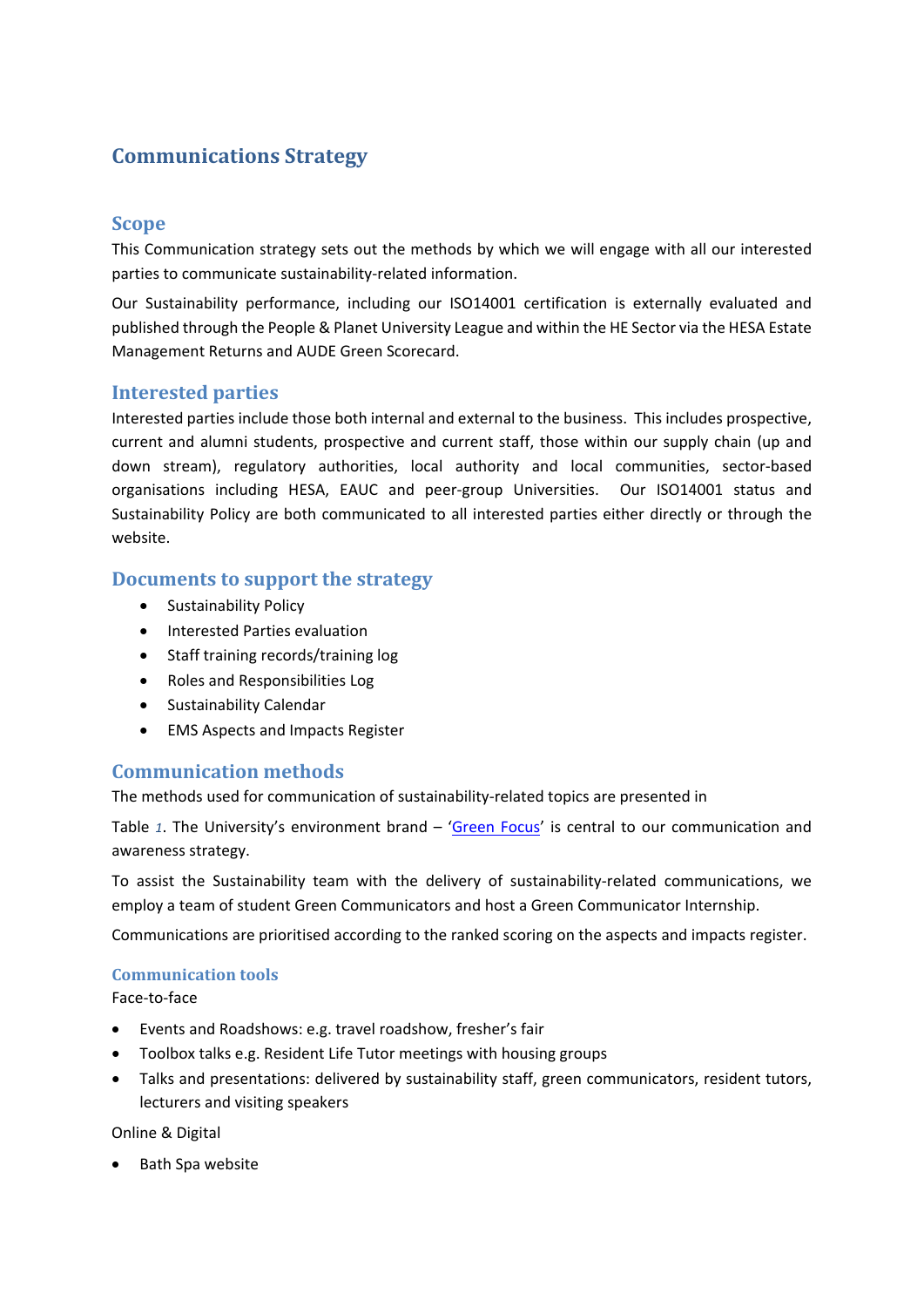- Hub pages
- E‐newsletters (staff/student/SU based/University Based)
- Electronic magazines
- Emails
- Digital Signage
- **•** Social Media

#### **Other**

- Pre-starter communications (staff/students)
- Staff induction
- Tender documentation

Bath Spa University runs an annual Green Week in conjunction with the Students Union.

| <b>Table 1. Communications Plan</b> |
|-------------------------------------|
|-------------------------------------|

| Interested<br>Parties                 | <b>Topics</b>                                                           | <b>Communication Method</b>                                                                                                                                                                                              | Responsibility                                                                                           |
|---------------------------------------|-------------------------------------------------------------------------|--------------------------------------------------------------------------------------------------------------------------------------------------------------------------------------------------------------------------|----------------------------------------------------------------------------------------------------------|
| Prospective<br><b>Students</b>        | BSU's Culture, values,<br>vision<br>and<br>environmental<br>performance | Website<br>Prospectuses<br>Open Days                                                                                                                                                                                     | <b>Marketing Team</b><br>Student<br>Support<br>Services -Admissions                                      |
| <b>New</b><br>and<br>current students | Core values $-$ expected<br>behaviours, progress &<br>successes to date | Curriculum<br><b>Student handbook</b><br>Website & Hub<br>Social media<br><b>Staff Training</b><br><b>Green Communicators</b><br><b>Students Union</b><br>Direct engagement<br>Sustainability<br>campaigns<br>and events | <b>Sustainability Team</b><br><b>Student Housing</b><br><b>Resident Life Advisors</b><br>Students' Union |
| Prospective<br>staff                  | BSU's Culture, values,<br>vision<br>and<br>environmental<br>performance | Website<br>Applicant information                                                                                                                                                                                         | <b>Human Resources</b>                                                                                   |
| <b>New</b><br>and<br>current staff    | Core values $-$ expected<br>behaviours, progress &<br>successes to date | <b>Staff Induction</b><br>Website & Hub<br>Social media<br><b>Staff Training</b><br>Direct engagement<br>Sustainability events                                                                                           | <b>Human Resources</b><br><b>Sustainability Team</b>                                                     |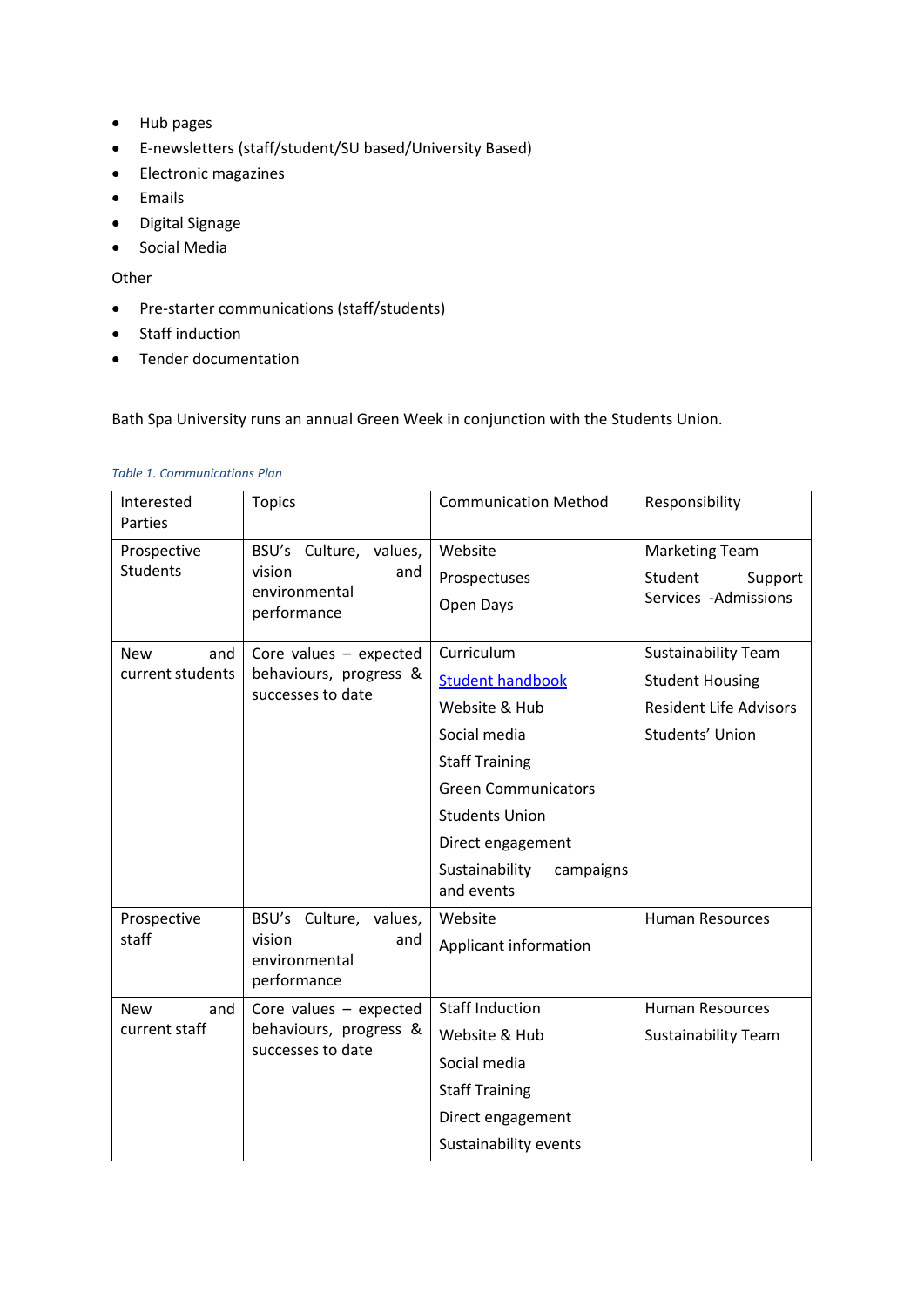| Environmental                | Environmental                                | Papers                          | <b>Sustainability Team</b> |
|------------------------------|----------------------------------------------|---------------------------------|----------------------------|
| <b>Steering Group</b>        | Performance                                  | Presentations                   |                            |
| (staff<br>and                | Legal compliance                             | Reports                         |                            |
| student advisory<br>group)   | Oversight<br>and<br>development<br>of<br>the |                                 |                            |
| Senior<br>Management         | various<br>strategies,<br>policies and plans |                                 |                            |
| and Board<br>of<br>Governors | Progress & successes to<br>date              |                                 |                            |
| Supply Chain                 | BSU's Culture, values,                       | Website                         | Estates                    |
|                              | vision<br>and                                | <b>Contractor Documentation</b> | <b>Sustainability Team</b> |
|                              | environmental<br>performance                 | Email                           | Procurement                |
| Authorities/                 | Compliance information                       | Email                           | Estates                    |
| Regulators                   |                                              | Reporting as required           | <b>Sustainability Team</b> |
|                              |                                              | Data submission                 |                            |
| Local                        | BSU's Culture, values,                       | <b>Community Groups</b>         | Estates                    |
| Community                    | vision<br>and<br>environmental               | Liaison panels and forums       | <b>Sustainability Team</b> |
|                              | performance,<br>progress                     | Press releases                  | Corporate<br>Liaison       |
|                              | & successes to date                          | Website                         | Team                       |
|                              |                                              | Social Media                    | Marketing                  |
|                              |                                              | Direct communication            |                            |
| <b>Sector Bodies</b>         | Environmental data and                       | Reports                         | Estates                    |
|                              | best practice                                |                                 | <b>Sustainability Team</b> |

## **Responding to FOI Requests**

Requests for information relating to BSU's EMS, significant aspects and general environmental information are directed to the EMS manager who responds accordingly

Complaints from interested parties are received and logged by the Director of the Vice Chancellor's Office. If these are related to BSU's environmental performance, they are directed to the EMS manager.

## **Monitoring** and **Reporting**

Various methods are used for measuring communications, which are summarised below. Communications data are report to ESG annually.

## **Social Media**

Targets:

- To boost our average reach of photo posts on Bath Spa Green Focus Facebook page to 650 (521 as of Aug 2017) and the Bike to Bath Spa Facebook to 50 (26 as of Aug 2017) by August 2018
- To grow (organically) the number of followers on twitter by 20% to over 700 by August 2018